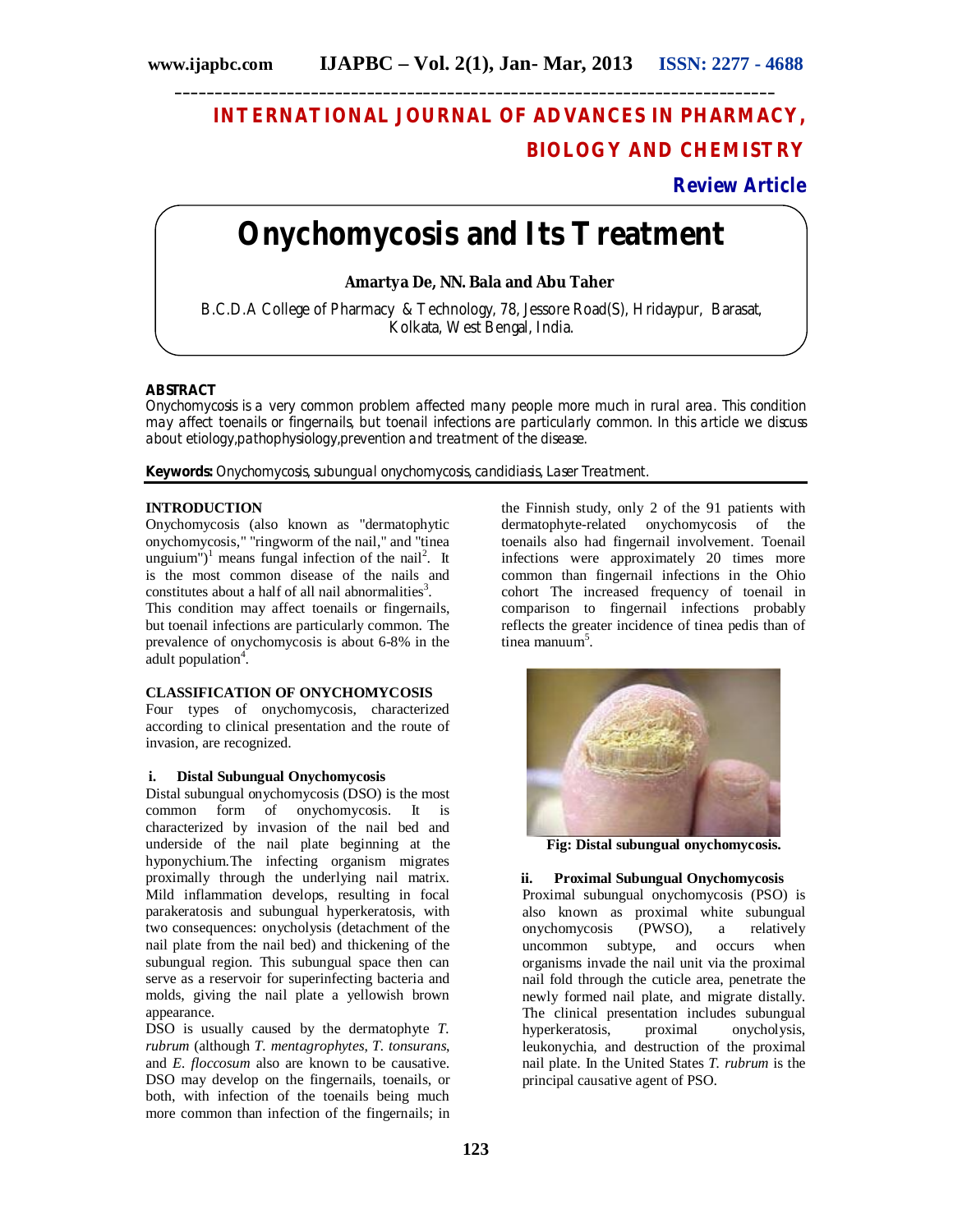**\_\_\_\_\_\_\_\_\_\_\_\_\_\_\_\_\_\_\_\_\_\_\_\_\_\_\_\_\_\_\_\_\_\_\_\_\_\_\_\_\_\_\_\_\_\_\_\_\_\_\_\_\_\_\_\_\_\_\_\_\_\_\_\_\_\_\_\_\_\_\_\_\_\_\_**



**Fig: Proximal subungual onychomycosis.**

The pattern of growth in PSO is from the proximal nail fold on the lunula area distally to involve all layers of the nail Although PSO is the most infrequently occurring form of onychomycosis in the general population, it is common in AIDS patients and is considered an early clinical marker of HIV infection (.In one study of 62 patients with<br>AIDS or AIDS-related complex and or AIDS-related complex and onychomycosis, 54 patients (88.7%) had PSO, with *T. rubrum* being the etiologic agent in more than half of these patients. In 54 patients, the feet were affected, and in 5 patients, the hands were infected; infections of both toenails and fingernails were present in 3 patients<sup>6</sup>. Infection may also occasionally arise secondary to trauma.

#### **iii. White Superficial Onychomycosis**

White superficial onychomycosis (WSO) is less common than DSO (estimated proportion of onychomycosis cases, 10%) and occurs when certain fungi invade the superficial layers of the nail plate directly (Later, the infection may move through the nail plate to infect the cornified layer of the nail bed and hyponychium.) It can be recognized by the presence of well-delineated opaque "white islands" on the external nail plate, which coalesce and spread as the disease progresses. At this point, the nail becomes rough, soft, and crumbly. Inflammation is usually minimal in patients with WSO, because viable tissue is not involved (WSO) occurs primarily in the toenails.



**Fig: White superficial onychomycosis**

The most common etiologic agent in WSO is *T. mentagrophytes* .In addition, several nondermatophyte molds, including *Aspergillus terreus*, *Acremonium roseogrisum* (later confirmed to be *Acremonium potronii*), and *Fusarium oxysporum*, have been implicated by Zaias et al.<sup>7</sup>

#### **iv. Candida Infections of the Nail**

Candida nail infections occur in patients with chronic mucocutaneous candidiasis, and are caused by C. albicans .The organism invades the entire nail plate. Candida spp. may cause other syndromes, including onycholysis and paronychia. These forms occur more commonly in women than in men and often affect the middle finger, which may come into contact with Candida organisms that reside in the intestine or vagina .Candida onychomycosis can therefore be divided into three general categories.

**(i)** Infection beginning as a paronychia (infection of the structures surrounding the nail; also called a "whitlow"), the most common type of *Candida* onychomycosis, first appears as an edematous, reddened pad surrounding the nail plate. Invasion by *Candida* spp., unlike dermatophytic invasion, penetrates the nail plate only secondarily after it has attacked the soft tissue around the nail .After infection of the nail matrix occurs, transverse depressions (Beau's lines) may appear in the nail plate, which becomes convex, irregular, and rough and, ultimately, dystrophic .

**(ii)** Patients with chronic mucocutaneous candidiasis are at risk for the second type of , called *Candida* granuloma, which accounts for fewer than 1% of onychomycosis cases .This condition is seen in immunocompromised patients and involves direct invasion of the nail plate .The organism invades the nail plate directly and may affect the entire thickness of the nail, resulting, in advanced cases, in swelling of the proximal and lateral nail folds until the digit develops a pseudo-clubbing or "chicken drumstick" appearance.<sup>8</sup>

**(iii)** Finally, *Candida* onycholysis can occur when the nail plate has separated from the nail bed. This form is more common on the hands than the feet .Distal subungual hyperkeratosis can be seen as a yellowish gray mass lifts off the nail plate. The lesion resembles that seen in patients with DSO.

#### **v. Total Dystrophic Onychomycosis**

Total dystrophic onychomycosis is used to describe end-stage nail disease, although some clinicians consider it a distinct subtype. It may be the end result of any of the four main patterns of onychomycosis. The entire nail unit becomes thick <sup>9</sup>. and dystrophic

#### **ANATOMY OF THE NAIL**

To have a better understanding of how onychomycosis affects the nail, a general knowledge of the anatomy of the nail is helpful. The nail, or nail unit, consists of the following parts:

 The nail matrix (where the nail starts) is where nail cells multiply and keratinize (harden and form into nail material) before being incorporated into the fingernail or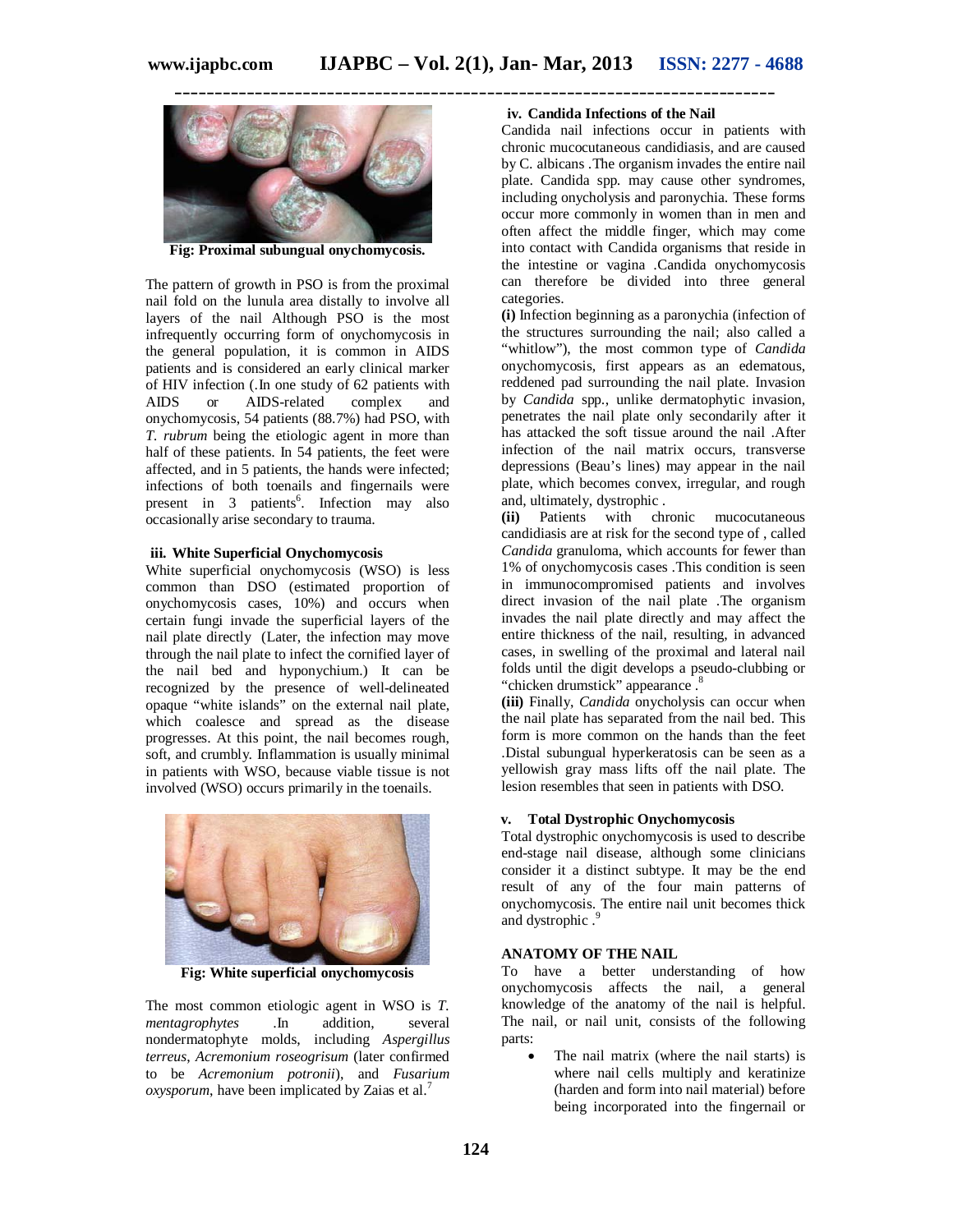toenail. Most of the matrix is not visible. The matrix starts under the skin 5 mm below the nail fold (the area of the cuticle where the finger or toe skin meets the nail) and covers the area called the lunula, or half moon (the white half moon-shaped area at the bottom of the nail).

- The cuticle is a fold of modified skin where the finger or toe meets the nail. The cuticle protects the matrix from infection.
- The nail plate is the nail itself.
- The nail bed is the soft tissue underneath the nail, anchoring the nail plate. The nail plate protects the nail bed.<sup>9</sup>



#### **CAUSES OF ONYCHOMYCOSIS**

Onychomycosis is caused by three main classes of organisms: dermatophytes (fungi that infect hair, skin, and nails and feed on nail tissue), yeasts, and nondermatophyte molds. All three classes cause the very similar early and chronic symptoms or appearances, so the visual appearance of the infection may not reveal which class is responsible for the infection. Dermatophytes (including *Epidermophyton, Microsporum,* and *Trichophyton* species) are, by far, the most common causes of onychomycosis worldwide. Yeasts cause 8% of cases, and nondermatophyte molds cause 2% of onychomycosis cases.

- The dermatophyte *Trichophyton rubrum* is the most common fungus causing distal lateral subungual onychomycosis (DLSO) and proximal subungual onychomycosis (PSO).
- The dermatophyte *Trichophyton mentagrophytes* commonly causes white superficial onychomycosis (WSO), and

more rarely, WSO can be caused by species of nondermatophyte molds.

- The yeast *Candida albicans* is the most common cause of chronic mucocutaneous candidiasis (disease of mucous membrane and regular skin) of the nail
- candidiasis (disease of mucous membrane and regular skin) of the nail.

#### **EPIDEMIOLOGY**

#### **Frequency**

**United States:-**The recent proliferation of fungal infections in the United States can be traced to the large immigration of dermatophytes, especially *Trichophyton rubrum,* from West Africa and Southeast Asia to North America and Europe.

**International:-**The incidence of onychomycosis has been reported to be 2-13% in North America. A multicenter survey in Canada showed the prevalence of onychomycosis at 6.5%. Onychomycosis accounts for half of all nail disorders, and onychomycosis is the most common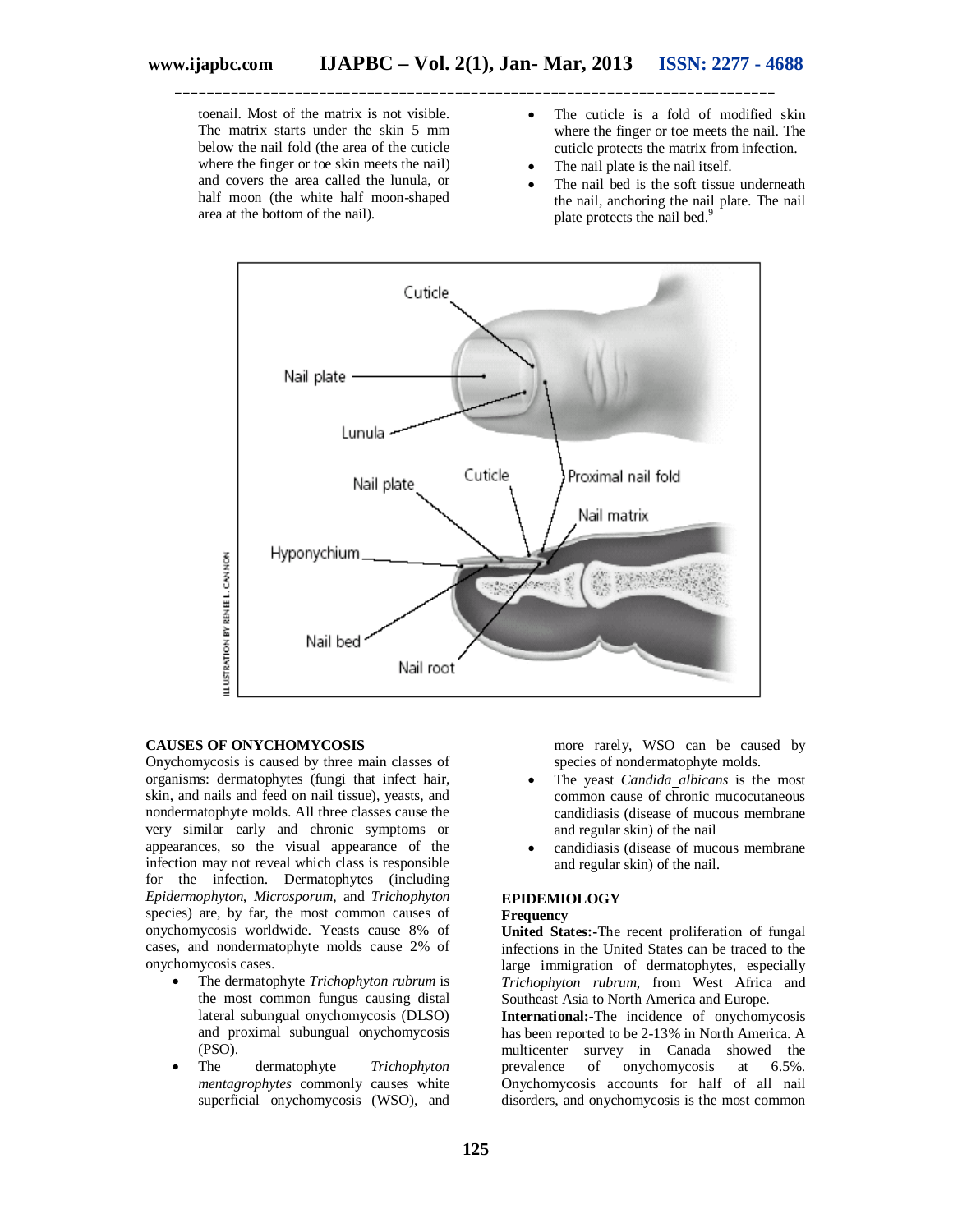**\_\_\_\_\_\_\_\_\_\_\_\_\_\_\_\_\_\_\_\_\_\_\_\_\_\_\_\_\_\_\_\_\_\_\_\_\_\_\_\_\_\_\_\_\_\_\_\_\_\_\_\_\_\_\_\_\_\_\_\_\_\_\_\_\_\_\_\_\_\_\_\_\_\_\_**

nail disease in adults. Toenails are much more likely to be infected than fingernails. Thirty percent of patients with a cutaneous fungal infection also have onychomycosis. The incidence of onychomycosis has been increasing, owing to such factors as diabetes, immunosuppression, and increasing age.

Studies in the United Kingdom, Spain, and Finland found prevalence rates of onychomycosis to be 3- 8%.

#### **Race**

Onychomycosis affects persons of all races.

#### **Sex**

Onychomycosis affects males more commonly than females. However, candidal infections are more common in women than in men.

#### **Age**

Studies indicate that adults are 30 times more likely to have onychomycosis than children. Onychomycosis has been reported to occur in 2.6% of children younger than 18 years but as many as 90% of elderly people.





The most common symptom of a fungal nail infection is the nail becoming thickened and discoloured: white, black, yellow or green. As the infection progresses the nail can become brittle, with pieces breaking off or coming away from the toe or finger completely. If left untreated, the skin can become inflamed and painful underneath and around the nail. There may also be white or yellow patches on the nail bed or scaly skin next to<sup>10</sup> the nail.<sup>11</sup>. There is usually no pain or other bodily symptoms, unless the disease is severe People with onychomycosis may experience significant psychosocial problems due to the appearance of the nail, particularly when fingers – which are always visible – rather than toenails are affected.<sup>1</sup>

Dermatophytids are fungus-free skin lesions that sometimes form as a result of a fungus infection in another part of the body. This could take the form of a rash or itch in an area of the body that is not infected with the fungus. Dermatophytids can be thought of as an allergic reaction to the fungus.

### **PATHOPHYSIOLOGY**

The pathogenesis of onychomycosis depends on the clinical subtype. In distal lateral subungual onychomycosis, the most common form of onychomycosis, the fungus spreads from plantar skin and invades the nail bed via the hyponychium. Inflammation occurring in these areas of the nail apparatus causes the typical physical signs of distal lateral subungual onychomycosis. In contrast, white superficial onychomycosis is a rarer presentation caused by direct invasion of the surface of the nail plate. In proximal subungual onychomycosis, the least common subtype, fungi penetrate the nail matrix via the proximal nail fold and colonize the deep portion of proximal nail plate. Endonyx onychomycosis is a variant of distal lateral subungual onychomycosis in which the fungi infect the nail via the skin and directly invade the nail plate. Total dystrophic onychomycosis involves the entire nail unit.

Nail invasion by *Candida* is not common because the yeast needs an altered immune response as a predisposing factor to be able to penetrate the nails. Despite the frequent isolation of *Candida* from the proximal nail fold or the subungual space of patients with chronic paronychia or onycholysis, in these patients *Candida* is only a secondary colonizer. In chronic mucocutaneous candidiasis, the yeast infects the nail plate and eventually the proximal and lateral nail folds.<sup>13</sup>

#### **DIAGNOSIS OF ONYCHOMYCOSIS**

Onychomycosis (OM) can be identified by its appearance. However, other conditions and infections can cause problems in the nails that look like onychomycosis. OM must be confirmed by laboratory tests before beginning treatment, because treatment is long, expensive, and does have some risks. $14$ 

- A sample of the nail can be examined under a microscope to detect fungi. See Anatomy of the Nail for information on the parts of the nail.
- The nails must be clipped and cleaned with an alcohol swab to remove bacteria and dirt so the fungal structures can be more easily visualized with a microscope.
- If the doctor suspects distal lateral subungual onychomycosis (DLSO), a sample (specimen) should be taken from the nail bed to be examined. The sample should be taken from a site closest to the cuticle, where the concentration of fungi is the greatest.
- If proximal subungual onychomycosis (PSO) is suspected, the sample is taken from the underlying nail bed close to the lunula.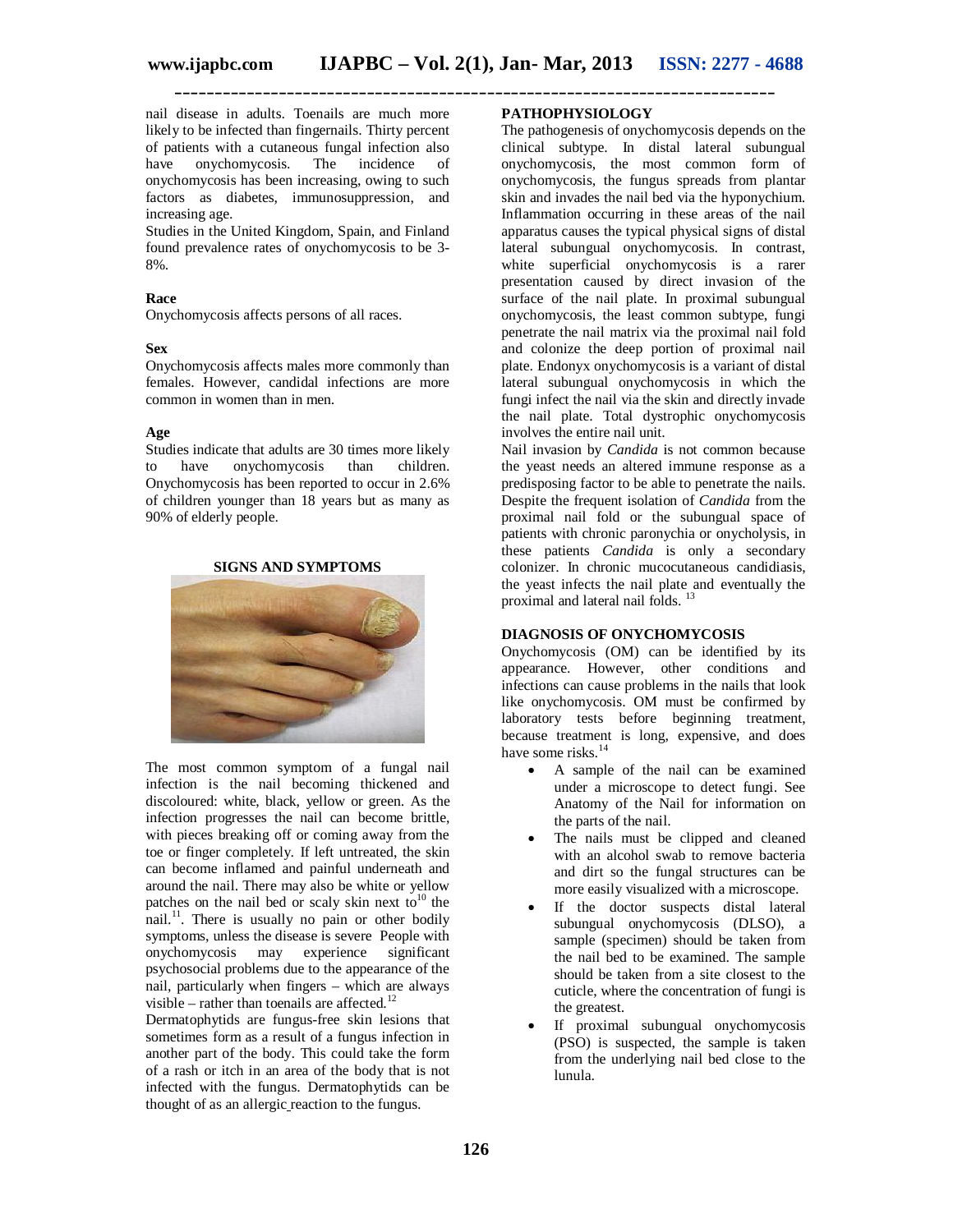- **\_\_\_\_\_\_\_\_\_\_\_\_\_\_\_\_\_\_\_\_\_\_\_\_\_\_\_\_\_\_\_\_\_\_\_\_\_\_\_\_\_\_\_\_\_\_\_\_\_\_\_\_\_\_\_\_\_\_\_\_\_\_\_\_\_\_\_\_\_\_\_\_\_\_\_**
	- A piece of the nail surface is taken for examination if white superficial onychomycosis (WSO) is suspected.
	- To detect candidal onychomycosis, the doctor should take a sample from the affected nail bed edges closest to the cuticle and sides of the nail.
	- In the laboratory, the sample may be treated with a solution made from 20% potassium hydroxide (KOH) in dimethyl sulfoxide (DMSO) to help rule out or more easily verify the presence of fungi by reducing debris and human tissue in the sample. The specimen may also be treated with dyes (a process called staining) to make it easier to see the fungal structure through the microscope that help identify the precise species of the pathogen.
	- If fungi are present in the infected nail, they can be seen through a microscope, but the exact type (species) cannot be determined by simply looking through a microscope. To identify what exactly is causing onychomycosis, a fungal culturing is used. Using a fungal culture to identify the particular fungus is important because regular therapy may not work on nondermatophyte molds.
		- The infected nail is scraped or clipped.
		- The scrapings or clippings are crushed and put into containers. Any fungus in the samples can grow in the laboratory in these special containers. This is true for most molds and yeast also.
		- $\div$  The species of pathogen (usually a fungus) can be identified from the cultures grown in the lab by technicians trained to recognize the microscopic structures that are identifiers of the fungal species.

## **RISK FACTORS**

Aging is the most common risk factor for onychomycosis due to diminished blood circulation, longer exposure to fungi, and nails which grow more slowly and thicken, increasing susceptibility to infection. Nail fungus tends to affect men more often than women, and is associated with a family history of this infection.<sup>14</sup> Other risk factors include perspiring heavily, being in a humid or moist environment, psoriasis, wearing socks and shoes that hinder ventilation and do not absorb perspiration, going barefoot in damp public places such as swimming pools, gyms and shower rooms, having athlete's foot (tinea pedis), minor skin or nail injury, damaged nail, or other

infection, and having diabetes, circulation problems or a weakened immune system.

## **ONYCHOMYCOSIS PREVENTION**

Although it may be impossible to prevent onychomycosis infections in everyone, there are ways to reduce a person's chance to get infected. The following are some of the methods to avoid nail infections:

- Remember that nail infections can be passed from person to person so washing hands (and feet) after contacting another person with nail infections is a good pratice.
- Do not go barefoot in public showers or locker rooms.
- Use antifungal spray or powder in shoes, especially gym shoes.
- Be sure that if a manicure or pedicure is done, instruments are sterilized before each person is exposed to them.
- Keep feet dry and clean as possible.

Keep finger and toe nails trimmed; do not pick at or chew on fingernails or the skin around them.

## **TREATMENT OF ONYCHOMYCOSIS Medications**

In the past, medicines used to treat onychomycosis (OM) were not very effective. OM is difficult to treat because nails grow slowly and receive very little blood supply. However, recent advances in treatment options, including oral (taken by mouth) and topical (applied on the skin or nail surface) medications, have been made. Newer oral medicines have revolutionized treatment of onychomycosis. However, the rate of recurrence is high, even with newer medicines. Treatment is expensive, has certain risks, and recurrence is possible. $<sup>1</sup>$ </sup>

- Topical antifungals are medicines applied to the skin and nail area that kill fungi and some other pathogens.
	- $\div$  These topical agents should only be used if less than half the nail is involved or if the person with onychomycosis cannot take the<br>oral medicines. Medicines oral medicines. include amorolfine (approved for use outside the United States), ciclopirox olamine (Penlac, which is applied like nail polish), sodium pyrithione, bifonazole/urea (available outside the United States), propylene glycol-urea-lactic acid, imidazoles, such as ketoconazole<br>(Nizoral Cream). and Cream), and allylamines, such as terbinafine (Lamisil Cream).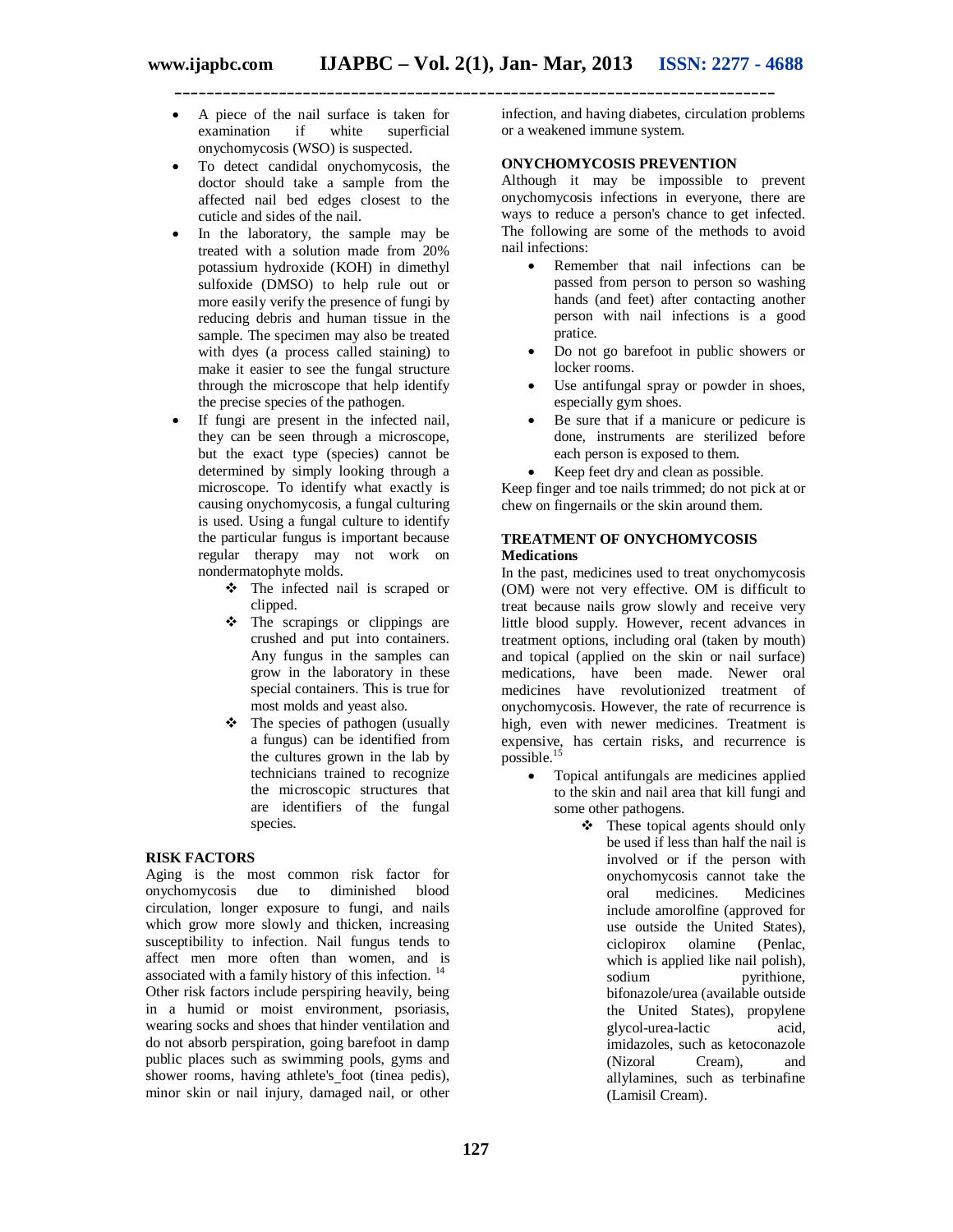**\_\_\_\_\_\_\_\_\_\_\_\_\_\_\_\_\_\_\_\_\_\_\_\_\_\_\_\_\_\_\_\_\_\_\_\_\_\_\_\_\_\_\_\_\_\_\_\_\_\_\_\_\_\_\_\_\_\_\_\_\_\_\_\_\_\_\_\_\_\_\_\_\_\_\_**

- Topical treatments are limited because they cannot penetrate the nail deeply enough, so they are generally unable to cure onychomycosis. Topical medicines may be useful as additional therapy in combination with oral medicines. This results<br>in treatment medicine in treatment concentrations that come from two directions, topically and from within the body via oral medicine.
- Newer oral medicines are available. These antifungal medicines are more effective because they go through the body to penetrate the nail plate within days of starting therapy.
	- Newer oral antifungal drugs terbinafine (Lamisil Tablets) and itraconazole (Sporanox Capsules) have replaced older therapies, such as griseofulvin, in the treatment of onychomycosis. They offer shorter treatment<br>periods (oral antifungal periods (oral antifungal medications usually are administered over a three-month period), higher cure rates, and fewer side effects. These medications are fairly safe, with few contraindications (conditions that make taking the medicine inadvisable), but they should not be taken by patients with liver disease or heart failure. Before<br>prescribing one of these prescribing one of these medications, doctors often order a blood test to make sure the liver is functioning properly. Common side effects include nausea and stomach pain.
	- Fluconazole (Diflucan) is not approved by the Food and Drug Administration (FDA) for treatment of onychomycosis, but it may be used by some clinicians as an alternative to itraconazole and terbinafine.
- To decrease the side effects and duration of oral therapy, topical and surgical treatments (see below) may be combined with oral antifungal management. $17$

#### **Surgery**

Surgical approaches to onychomycosis treatment include surgically or chemically removing the nail. $18$ 

• Thick nails may be chemically removed by using a urea compound. This technique

usually should be deferred to a surgeon or dermatologist.

- Surgically removing the nail plate is not effective treatment of onychomycosis without additional therapy. This procedure should be considered an adjunctive (additional) treatment combined with oral medical therapy.
- A combination of oral, topical, and surgical therapy may increase the effectiveness of treatment and reduce the cost of ongoing treatments.

#### **Laser Treatment**

One of the newest treatments to kill pathogens infecting the nails is laser therapy. The laser beam can penetrate the nail tissue and disrupt fungal and other pathogens enough to kill them. Some patients may experience some mild discomfort during the procedure. Reports suggest that laser therapy is about as effective as medical therapy<sup>19</sup>. Some patients may require more than one treatment. This treatment can be very expensive.

#### **Alternative Treatments**

There are many claims made that home remedies can be used to treat a fungal nail infection. Products such as Listerine, VapoRub, beer soaks, peroxide, and others are purported to be effective. Unfortunately, there is little or no data to support these claims; some of the commercially available products do not promote their use for nail infections although some individuals may use them for alternative treatments<sup>19</sup>.

#### **CONCLUSION**

Although regional and temporal variability exists among the microorganisms that are pathogenic in onychomycosis, this disease is caused primarily by dermatophytes. After decades of frustration and disappointment with this stubborn infection, dermatologists and other clinicians now have access to drugs with high cure rates and excellent safety profiles. Moreover, short treatment times increase patient compliance, reduce treatment costs, and allow patients to feel hopeful that their unsightly infections will be ended.

Perhaps the most important task of the clinician is accurate diagnosis of the causal agent. Direct microscopy and culture are both necessary to ensure this. Selection of an optimal antifungal drug whose spectrum of activity encompasses the infecting microorganism can proceed only with accurate diagnosis.

In the last decade, there have been significant advances in the development of effective and safe drugs for onychomycosis. What remains to be achieved? Unfortunately, onychomycosis is likely to remain a disease of modern civilization<sup>20</sup>. The environmental conditions that foster it, longer life